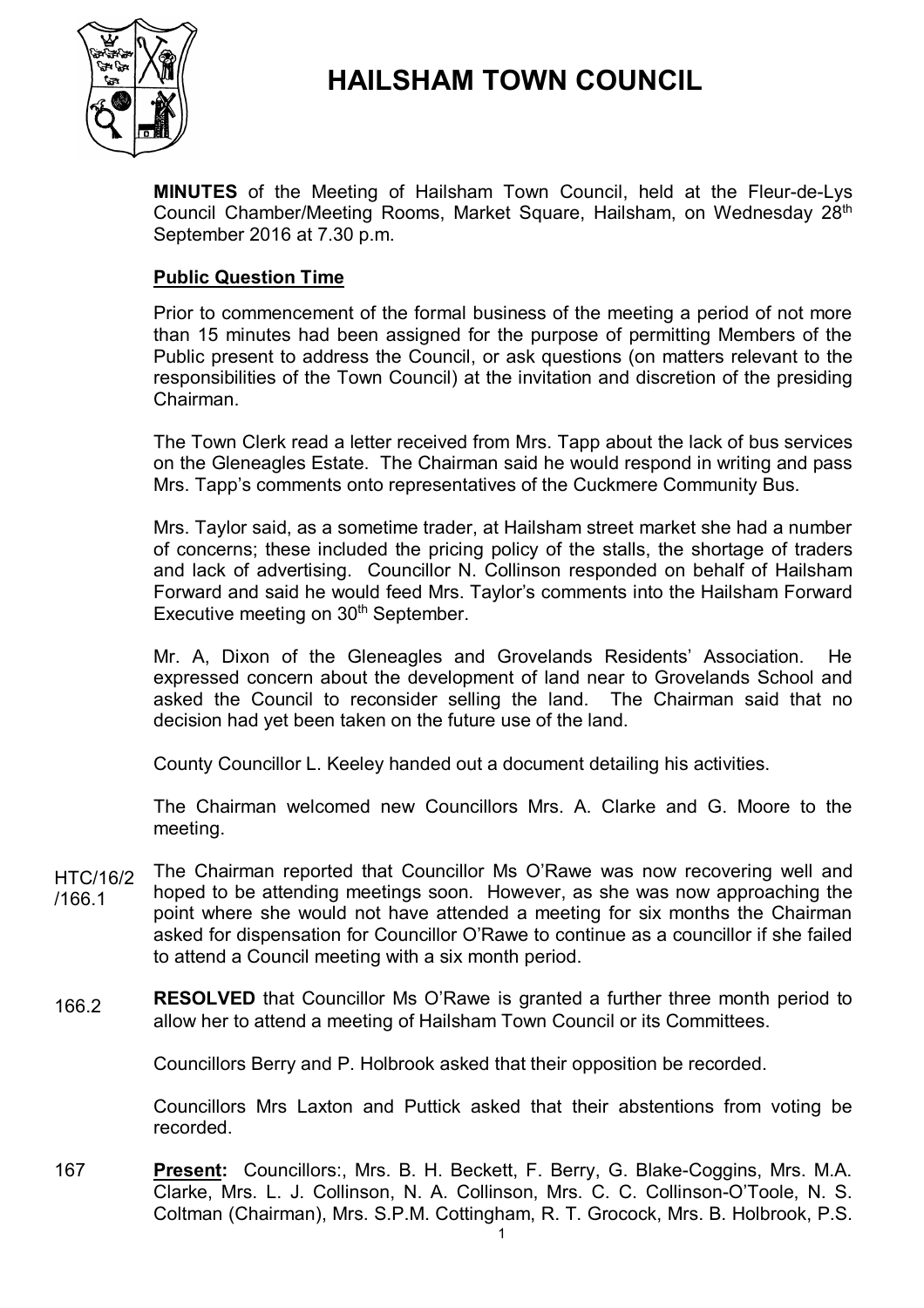Holbrook, Mrs. M. Laxton, G. Moore, G.M. Moore, Ms. A. M. A Pinkney, J. Puttick, C. A. Tasane, C Triandafyllou, Mrs. S. Van Der Geyten and A Willis

# 168 **Officers in Attendance**

Mr. J. Harrison (Town Clerk), Mr. D. Saxby and Mr. T. Hall.

# 169 **Apologies for Absence:**

Apologies were received and accepted from Councillors Mrs. M. Burt, Ms A. O'Rawe and P. Soane.

### **Declarations of Interest**

- 170.1 Councillor P. Holbrook declared an interest in agenda item 8.1 – Allotments as he is an allotment holder
- 170.2 Councillors N. Collinson, Grocock and Mrs. Laxton declared an interest in agenda item 5 – 2 North Street.

# **Confirmation of Minutes**

171 **RESOLVED** that the Minutes and Reports of the following meetings may be taken as read, confirmed as a correct record, and signed by the Chairman:

> Annual Meeting of Hailsham Town Council held on 25<sup>th</sup> May 2016 (Ref: HTC/AM/16/100-131) (Deferred from meeting of Hailsham Town Council held on 20th July 2016).

> Meeting of Hailsham Town Council held on 20<sup>th</sup> July 2016 (Ref: HTC//16/1/132-154).

Extraordinary Meeting of Hailsham Town Council held on 10<sup>th</sup> August 2016 (Ref: HTC/2x/16/1/155-165)

### **2 North Street**

172 Mr. N. Povey from Hailsham FM addressed the meeting. He said that Hailsham FM had been granted a licence to broadcast full-time. Hailsham FM also had to vacate its current premises in the future.

> The Town Clerk reported that he was awaiting a reply from the landlord about the possibility of sub-leasing the premises.

173 **RESOLVED** in principle to allow Hailsham FM to use 2 North Street, and to delegate discussions between Hailsham Town Council, Hailsham FM and the landlord to the Strategic Projects Committee; but a final decision on the use of the building to be taken by full Council.

### **Committee Membership**

174.1 The following members were nominated to form the Neighbourhood Plan Committee:

> Councillors Mrs. Clarke, N. Collinson, Mrs. Collinson-O'Toole, Coltman, Mrs. Cottingham, Mrs. B. Holbrook, P. Holbrook, Mrs. Laxton, G. M. Moore, Puttick,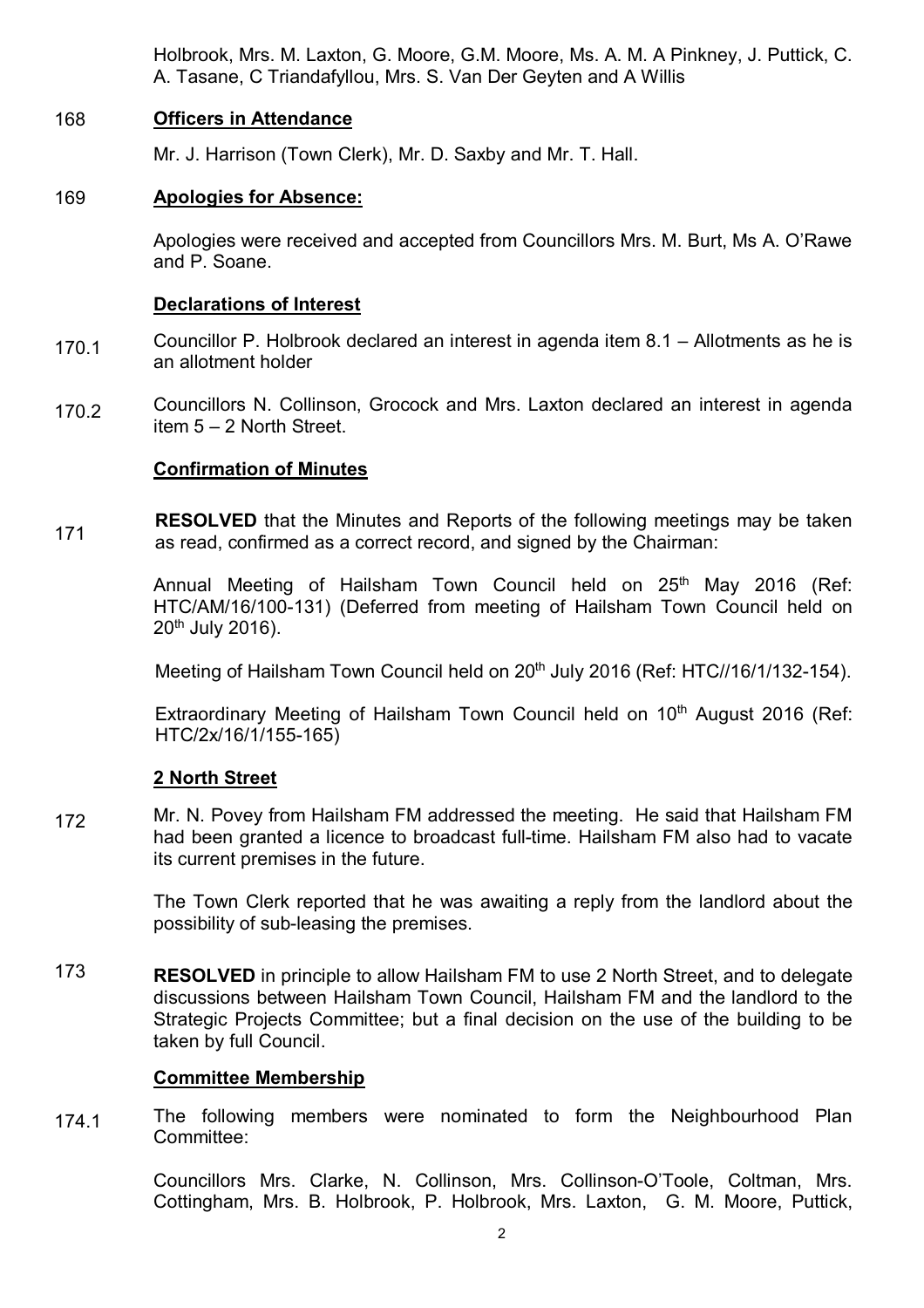Soane and Triandafyllou.

The voting was held by a secret ballot.

174.2 **RESOLVED** that the following members serve on the Neighbourhood Plan Committee for the remainder of 2016/17:

> Councillors Mrs. Clarke, N. Collinson, Mrs. Collinson-O'Toole, Coltman, Mrs. B. Holbrook, P. Holbrook, Mrs. Laxton, G. M. Moore and Puttick,

# **Committee Reports**

175 **RESOLVED**, after consideration in accordance with Standing Order 18(e), to receive the following reports of Committees, to approve and adopt the recommendations contained therein and the actions taken as reported therein**.**

A. Communities Committee Meeting (30<sup>th</sup> August 2016)

B. Planning & Development Committee Meetings (2<sup>nd</sup> August, 16<sup>th</sup> August, 23<sup>rd</sup> August and 13th September 2016)

C. Finance, Budget and Resources Committee Meeting (13th July and 14th September 2016).

D. Strategic Projects Committee Meetings (17<sup>th</sup> August 2016).

# 176 **Committee Recommendations**

Strategic Projects Committee  $-17<sup>th</sup>$  August 2016 – Allotments (Minute reference SPC/4/16/25-25.1)

**RESOLVED** to approve the recommendation to purchase an incinerator at Battle Road Allotments and to assign up to £15,000 form the Contingency Fund for the project.

# 177 **Neighbourhood Plan Committee**

### **RESOLVED** to:

a) note the minutes of the Neighbourhood Plan Committee Meetings (14<sup>th</sup> July, 14<sup>th</sup>) August and 15th September 2106) and

b) approve the Neighbourhood Plan Committee's delegated authority up to the next Town Council meeting.

# 178 **Hailsham Area Action Plan**

**RESOLVED** to note he notes and accompanying documents from the Hailsham Area Action Plan steering group meetings held on 19<sup>th</sup> July and 8<sup>th</sup> September 2016.

# **Poll Cards**

179.1 Members were asked to consider whether to Wealden District Council should produce poll cards for all forthcoming by elections in the town; this would cost Hailsham Town Council in the region of £1,300 per by-election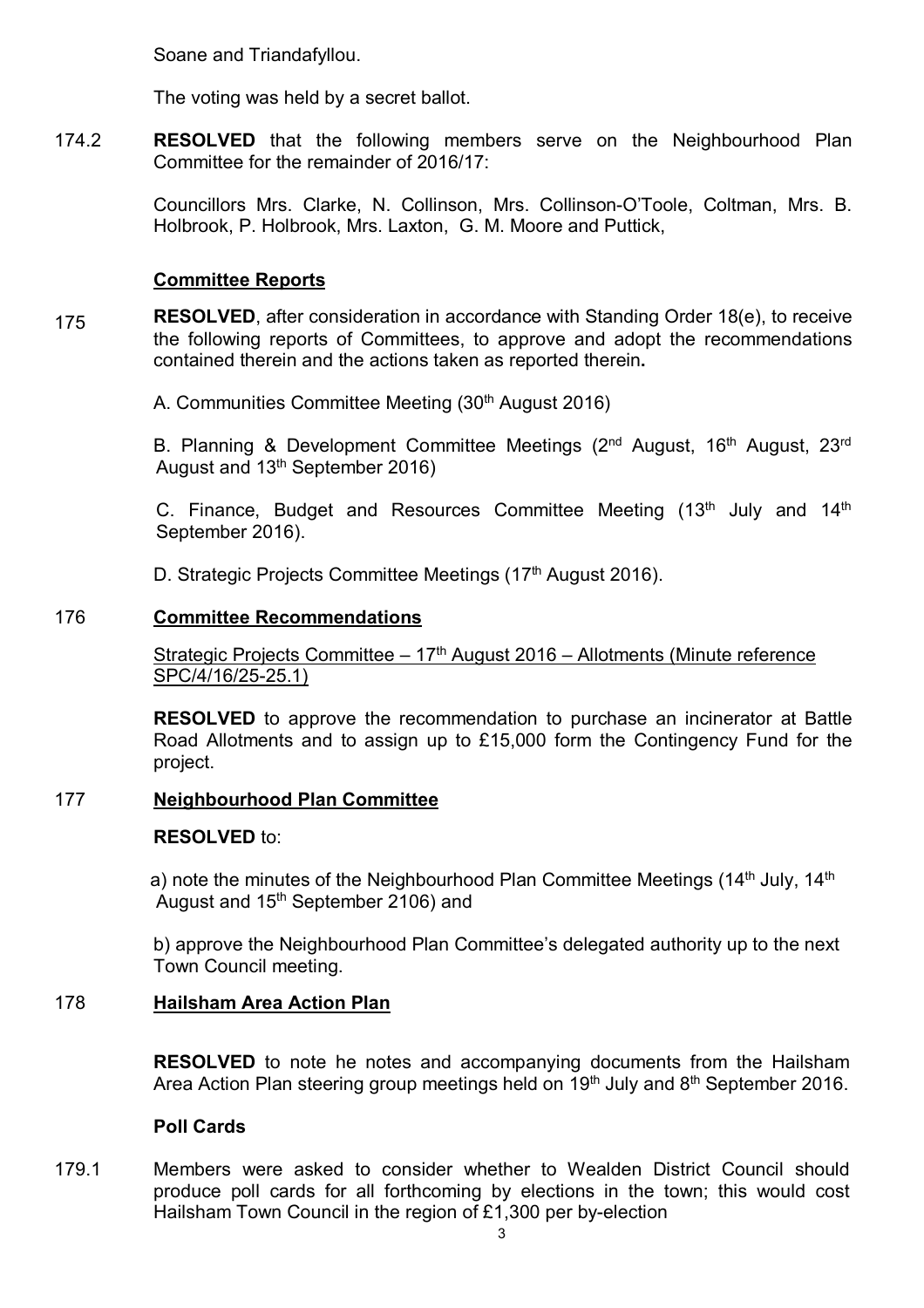It was proposed was made that poll cards should be produced for all forthcoming by-elections in the town. On a show of hands this proposal was carried by 10 votes to 9.

- 179.2 **RESOLVED** that Wealden District Council be asked to produce poll cards for all forthcoming by-elections in the town.
- 179.3 Councillors Mrs L. Collinson and Mrs. Van Der Geyten requested that their abstention from voting on this resolution be recorded.

#### **Western Road Recreation Ground**

- 180.1 The Town Clerk referred members to the officer's report circulated with the agenda.
- 180.2 **RESOLVED** to allow the organisers of "Prom in the Park" to use the Western Road Recreation Ground for their event in June 2017.
- 180.3 Councillor Tasane asked that it be recorded that he voted against the proposal.

#### **Funfair Request**

181.1 Members were asked to consider allowing a funfair to be held on the Maurice Thornton Playing Field.

> The Town Clerk said that the owner of the funfair wanted it to become a regular event in Hailsham. The event last year went off without any problems

181.2 **RESOLVED** to allow owners of the funfair to use the Maurice Thornton Playing Field for their funfair.

#### **Wealden Local Plan Consultation**

- 182.1 Members were asked to consider the Town Council's approach to the next stage of the Wealden Local Plan consultation.
- 182.2 **RESOLVED** to delegate the formation of the Town Council's response to the next stage of Wealden Local Plan consultation exercise the Neighbourhood Plan Committee.

#### **George Street Bollards**

- 183.1 East Sussex County Council had requested Hailsham Town Council's views on the replacement of the pavement bollards in George Street as part of the town centre improvement works.
- 183.2 **RESOLVED** to ask the contractors to reinstate the existing bollards in George Street as part of the town centre improvement programme on the same side of the road as present; and to investigate the possibility of funding further bollards, subject to a cost of £2,000.

#### 184 **Councillor Mrs. C. Collinson O'Toole**

Councillor Mrs. C. Collinson-O'Toole left the meeting at 10.12pm.